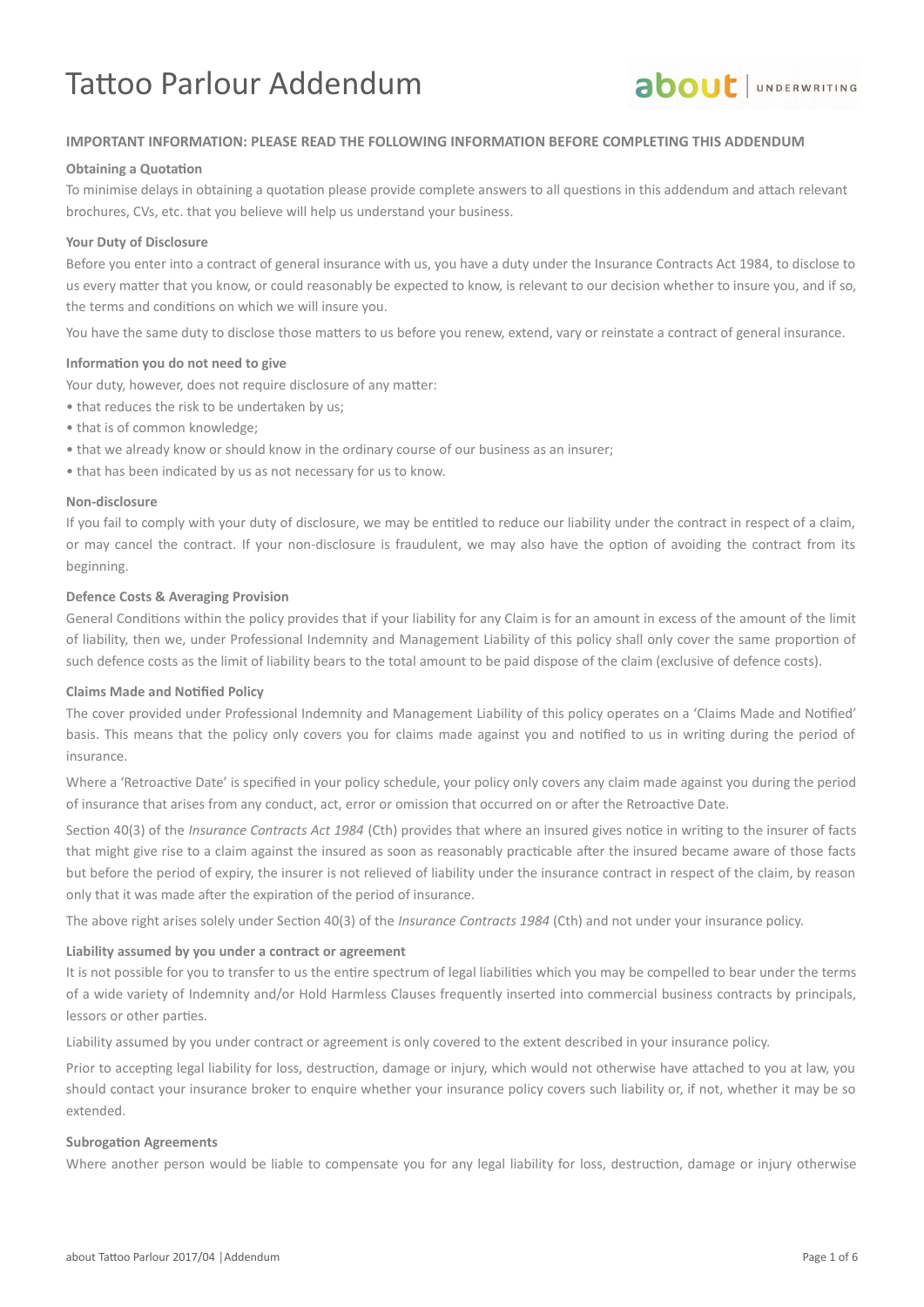covered by this insurance, but you have agreed with that person either before or after the loss, destruction, damage or injury occurred that you would not seek to recover any monies from that person, we will not cover you under this insurance for such legal liability for loss, destruction, damage or injury.

about JUNDERWRITING

#### **Privacy**

About Underwriting value the privacy of your personal information and we will ensure the handling of your personal information is dealt with in accordance with the *Privacy Act 1988* (Cth) (the Act) and the relevant Australian Privacy Principals. Our full privacy policy can be accessed at **aboutunderwriting.com.au** 

When we provide insurance products and/or services, we ask you for the personal information we need to assess applications for insurance policies, to administer and manage insurance policies and to investgate and handle claims. This can include a broad range of information ranging from your name, date of birth, address and contact details to other information about your personal affairs including your profession, financial affairs including financial statements, any criminal convictions or claims.

We may need to disclose personal information that you provide us to contractors, coinsureds, insurers and underwriters (who may be located overseas), lawyers, claims adjusters and others engaged by About Underwriting to enable them to administer policies or handle claims. Regardless of the information shared, we will take all reasonable steps to ensure that the above parties protect your information in the same way that we do.

Our Privacy Policy shown in the above link contains information about how you can access the information we hold about you, ask us to correct it, or make a privacy related complaint. You can obtain a copy from our Privacy Officer by emailing to [privacy@aboutunderwritng.com.au](mailto:privacy@aboutunderwriting.com.au)

#### **Consent**

By visitng any of our websites, online quotaton systems, applying for, renewing or using any of our products or services you agree to your information being collected, held, used and disclosed as set out in our Privacy Policy.

#### **Complaints or Disputes**

If you wish to make a complaint about our products or services, or a Privacy breach, you can contact us at complaints@aboutunderwriting.com.au or privacy@aboutunderwriting.com.au Please refer to our complaints & disputes process detailed at aboutunderwriting.com.au

If this does not resolve the matter or you are not satisfied with the way a complaint has been dealt with, you should contact:

Lloyd's Underwriters' General Representative in Australia Level 9, 1 O'Connell St Sydney NSW 2000 Telephone Number: (02) 8298 0783 Email: [idraustralia@lloyds.com](mailto:idraustralia@lloyds.com)

who will refer your dispute to the Complaints team at Lloyd's.

Complaints that cannot be resolved may be escalated to an independent dispute resoluton body; Financial Ombudsman Services Limited (FOS). This external dispute resolution body has the ability to make decisions of which About Underwriting are obliged to comply.

Contact details are:

**Financial Ombudsman Services Limited Phone: 1800 367 287 Email:** [info@fos.org.au](mailto:info@fos.org.au) Internet: http://www.fos.org.au **GPO Box 3, Melbourne, VIC 3001**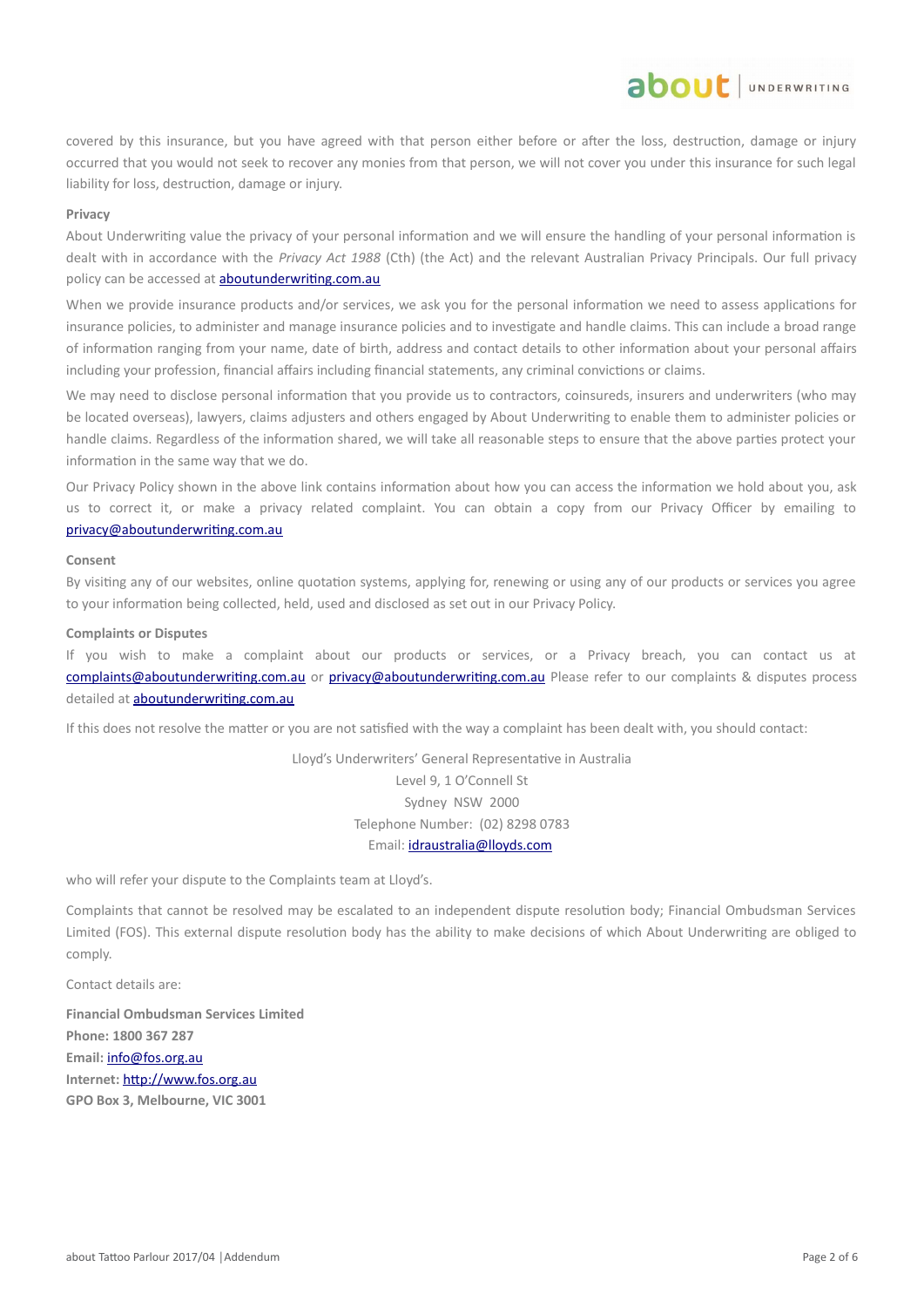

## **Tatoo Parlour Addendum**

This Addendum is for Tattoo Parlours.

"You/your" in this Addendum means the "Named Insured".

# **About you**

 $\overline{1}$ 

#### 1. Named insured(s):

| 2. Trading name(s):            |                                                 |
|--------------------------------|-------------------------------------------------|
|                                |                                                 |
| 3. ABN:                        | 4. Are you registered for GST Purposes? PYes No |
| 5. Email Address:              | 6. Contact Phone Number:                        |
| 7. Principal business address: |                                                 |
|                                |                                                 |

## **About the business**

6. Please provide a detailed description of the Business:

Please attach any relevant brochures or other documentation.

|  |  | 7. Business commencement date: |  |
|--|--|--------------------------------|--|
|--|--|--------------------------------|--|

- 8. Have you been licensed and registered in all states and territories in which you conduct your business since the business commencement date?  $7$  Yes  $7$  No
- 9. Hours of Operation:

#### 10. Director/Manager/Partner details:

| Name of                  | <b>Qualifications</b><br>Age | <b>Date Qualified</b> | <b>Years Practising</b> |             |                 |
|--------------------------|------------------------------|-----------------------|-------------------------|-------------|-----------------|
| Director/Manager/Partner |                              |                       | (DD/MM/YYYY)            | <b>This</b> | <b>Previous</b> |
|                          |                              |                       |                         | Practice    | Practice        |
|                          |                              |                       |                         |             |                 |
|                          |                              |                       |                         |             |                 |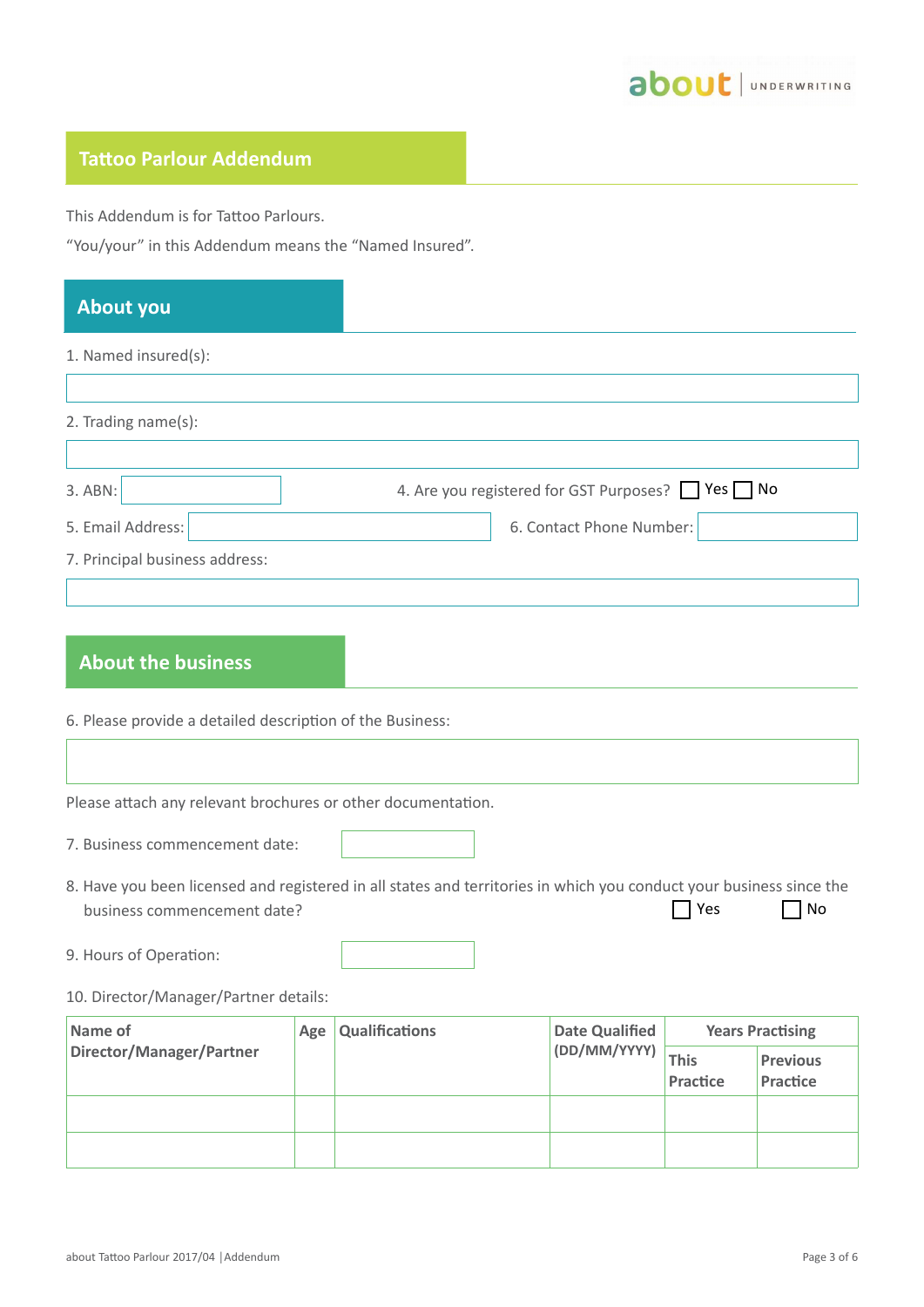

| 11.                           | a) Employees                                                                                                        |                      | <b>Number of Staff</b> |         |     |                    |
|-------------------------------|---------------------------------------------------------------------------------------------------------------------|----------------------|------------------------|---------|-----|--------------------|
| Principals/Partners/Directors |                                                                                                                     |                      |                        |         |     |                    |
|                               | <b>Qualified Artists</b>                                                                                            |                      |                        |         |     |                    |
|                               | Administrative                                                                                                      |                      |                        |         |     |                    |
|                               | Other                                                                                                               |                      |                        |         |     |                    |
|                               | <b>Total</b>                                                                                                        |                      |                        |         |     |                    |
|                               | b) Total Payroll                                                                                                    |                      | \$                     |         |     |                    |
|                               | Payments to Consultants/Contractors                                                                                 |                      | \$                     |         |     |                    |
|                               | Payments to Labour Hire Workers                                                                                     |                      | \$                     |         |     |                    |
| 12. Turnover:                 |                                                                                                                     |                      |                        |         |     |                    |
|                               | Past financial year:                                                                                                | Next financial year: |                        |         |     |                    |
| \$                            |                                                                                                                     | \$                   |                        |         |     |                    |
|                               |                                                                                                                     |                      |                        |         |     |                    |
|                               | 13. Please provide a percentage split of the states in which you generate your turnover:                            |                      |                        |         |     |                    |
|                               | ACT:                                                                                                                | NSW:                 | NT:                    | QLD:    |     | SA:                |
|                               | TAS:                                                                                                                | VIC:                 | WA:                    | $O/S$ : |     | <b>Total: 100%</b> |
|                               | 14. a) Do you use Contractors                                                                                       |                      |                        |         | Yes | No                 |
|                               | b) Do you want them covered under this policy                                                                       |                      |                        |         | Yes | No                 |
|                               | c) If yes, please provide list of names and experience as tattoo artist.                                            |                      |                        |         |     |                    |
|                               |                                                                                                                     |                      |                        |         |     |                    |
|                               | 15. Are all materials, instruments and equipment sterilised frequently?                                             |                      |                        |         | Yes | No                 |
|                               | 16. Are new needles used for each session?                                                                          |                      |                        |         | Yes | No                 |
|                               | 17. Are a new pair of gloves worn with each procedure?                                                              |                      |                        |         | Yes | No                 |
|                               | 18. Will you tattoo a person with a medical concern such as heart disease, seizure, skin or blood disorders?        |                      |                        |         |     |                    |
|                               |                                                                                                                     |                      |                        |         | Yes | No                 |
|                               | 19. Is each client provided with written after care instructions?                                                   |                      |                        |         | Yes | No                 |
|                               | 20. Do you have all clients sign releases stating they are at least 18, understand the procedures and are not under |                      |                        |         |     |                    |
|                               | the influence of drugs and alcohol?                                                                                 |                      |                        |         | Yes | No                 |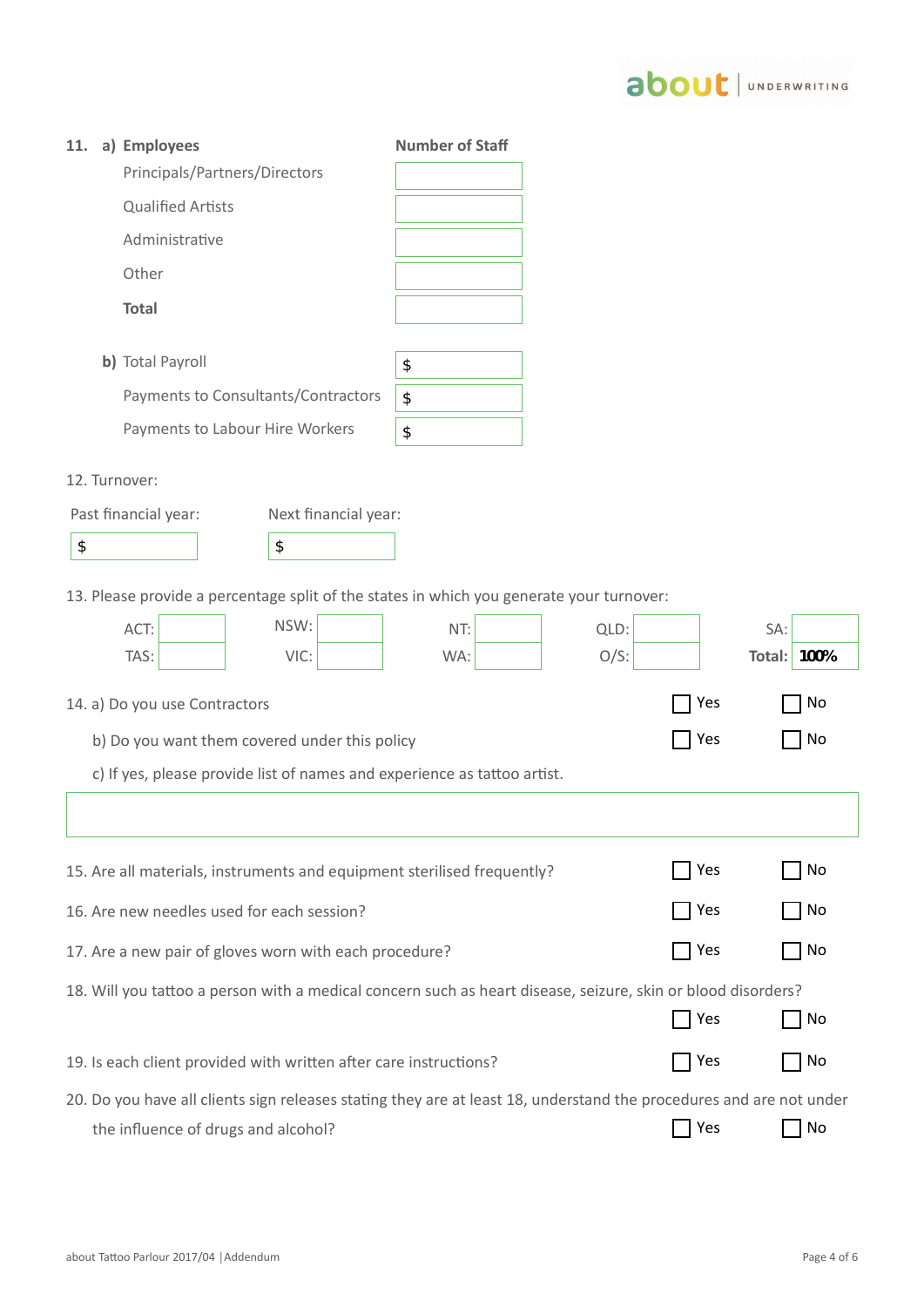# about | UNDERWRITING

| 21. Have you even had any incidents involving disorderly persons?                                                                                                                                      | TYes             | No       |
|--------------------------------------------------------------------------------------------------------------------------------------------------------------------------------------------------------|------------------|----------|
| 22. Do you maintain records of the services that you provide to your clients on file?                                                                                                                  | <b>Pres</b>      | No<br>No |
| 23. Do you tattoo or pierce private areas of the body? If Yes,                                                                                                                                         | Yes              |          |
| a) Are there any previous allegations of improper sexual conduct?                                                                                                                                      | Yes              | No       |
| b) Do you use private booths for discreet tattoos or piercings?                                                                                                                                        | 7 Yes            | No       |
| 24. Which brand of ink do you use?                                                                                                                                                                     |                  |          |
| 25. Is this Ink made in Australia? If not, please supply full details of where the ink is obtained. Pes                                                                                                |                  | No       |
|                                                                                                                                                                                                        |                  |          |
| 26. Do you perform Tattoo Removals? If Yes,                                                                                                                                                            | Yes              | No       |
| 0%<br>a) % of your Turnover associated with this activity?                                                                                                                                             |                  |          |
| b) Are you licensed to perform this activity?                                                                                                                                                          | 7 Yes            | No       |
| c) Please detail your Qualifications/Accreditations:                                                                                                                                                   |                  |          |
| d) Please outline the Tattoo Removal process at your Studio (ie: Laser only?)                                                                                                                          |                  |          |
|                                                                                                                                                                                                        |                  |          |
| <b>About your cover</b>                                                                                                                                                                                |                  |          |
| 27. Please select which Limit of Indemnity is required for General and Products Liability:                                                                                                             |                  |          |
| \$5,000,000<br>510,000,000<br>$\frac{1}{2}$ \$20,000,000                                                                                                                                               | Other            | \$       |
| 28. Please select which Limit of Indemnity is required for Treatment Risk Limit:                                                                                                                       |                  |          |
| \$1,000,000<br>\$2,000,000<br>\$500,000                                                                                                                                                                | Other $\sqrt{s}$ |          |
| <b>About your Claims</b>                                                                                                                                                                               |                  |          |
| 29. After full enquiry of all your employees, has any insurance claim been made against you or your business or<br>that of any principal, partner, director or employee in this or any other business? | Yes              | No       |
| 30. Are you aware of any circumstances or incidents which may result in a claim being made against you or your<br>business or the business of any principal, partner, director or employee?            | Yes              | No       |